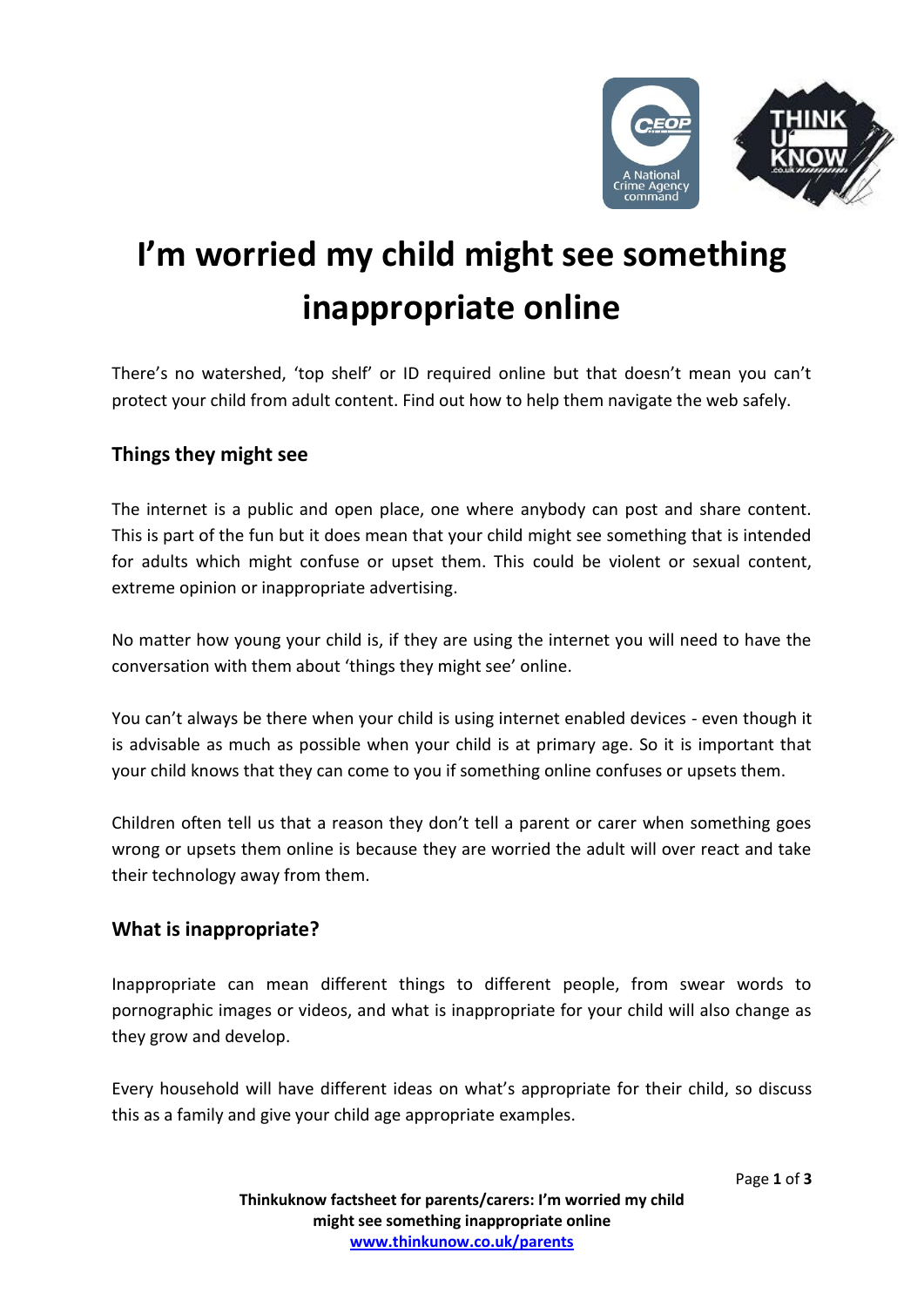#### **Having a conversation**

It is important to explain, especially to younger children, what is meant by 'inappropriate' using language they will understand.

Remember, no matter what you've told them, as we all were as children, your child will be curious as they grow. They might search for content they are too embarrassed to talk to you about, don't understand or think they'll find funny.

Talk to them about what they might see if they were to type the wrong words or actively look for content on a search engine like Google. Make sure they know that whatever they have seen, if it's upset them or raised questions that they can always come to you.

#### **What can you do to protect them?**

As well as having the all-important conversation, there are some technical (and simple) things you can do to limit what they see:

- **Set Parental Controls.** Parental Controls software will enable you to filter out pornography and other inappropriate content. You can also use it to set time limits for using the internet and apply age restrictions for games they play. Most major Internet Service Providers, like Talk Talk, Sky, BT and Virgin Media, provide free parental controls, as do most devices and games consoles. Find out more about setting them up [\(www.thinkuknow.co.uk/parents/articles/Parental-controls\)](http://www.thinkuknow.co.uk/parents/articles/Parental-controls) - it isn't as difficult as you might think!
- **Set the search engine (e.g. Google, Bing, etc.) they use to a 'safe' mode.** This means that the search engine will look to block any obvious adult content and not provide it in search results.
- **YouTube is particularly popular with primary aged children** but think about the range of content they can be exposed to on it. Distressing news stories and other adult content will often appear on YouTube so don't use YouTube as a TV. It is all too easy for children to click on related videos and end up watching something more adult so make sure you supervise younger children using it. It is also advisable that you set YouTube search to 'safe mode'. You can find out how in the YouTube Safety Centre [\(https://www.youtube.com/yt/policyandsafety/safety.html\)](https://www.youtube.com/yt/policyandsafety/safety.html)

Remember, parental controls and filters are just tools. They are not 100% accurate and are no substitute for open and honest conversations with your child.